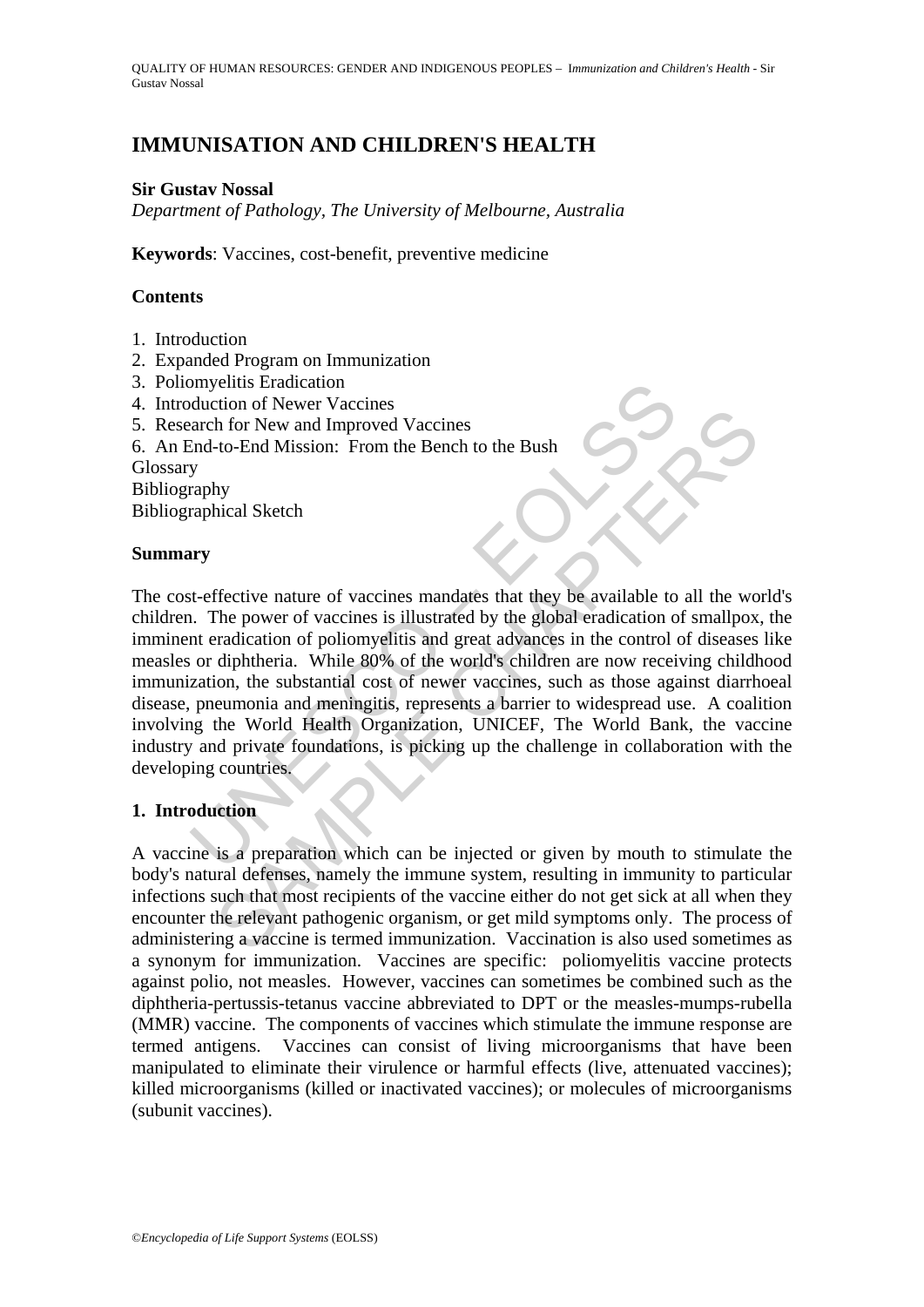Prevention is not only better than cure, it is also much cheaper. For this reason, vaccines are regarded as history's most cost-effective public health tools. If a vaccine is deployed sufficiently widely, it can actually eradicate a disease from the face of the globe, as the triumph of smallpox eradication has proven. Furthermore, immunization of 80-85% of a childhood population can lower disease incidence by 98% or 99%, as with the recently introduced meningitis (Hib) vaccine. This is due to an effect known as "herd immunity", where there is simply insufficient "soil" for the microbe to grow and spread if most people are immune.

It is therefore an enormous challenge to make the dozen or more vaccines of major public health importance available to all who need them, and to add new vaccines as these come through the research pipeline. For the foreseeable future, the cost burden for the poorest countries will be too great and foreign aid will be required.

# The unit of the search phemie. Tot the these<br>search translate than the required.<br>To ACCESS ALL THE 5 PAGES OF THIS CHAPT<br>Visit: http://www.eolss.net/Eolss-sampleAllChapter.a<br>Visit: http://www.eolss.net/Eolss-sampleAllChapt TO ACCESS ALL THE 5 PAGES OF THIS C[HAPT](https://www.eolss.net/ebooklib/sc_cart.aspx?File=E1-17-05-02)ER,<br>
Visit: http://www.eolss.net/Eolss-sampleAllChapter.aspx<br>
WMM., Woodrow, GC, Kaper, JB and Cobon, GS. (1997) "New Generation Vaccines"<br>
for full and authorizative lext book dealin TO ACCESS ALL THE **5 PAGES** OF THIS CHAPTER, Visit: http://www.eolss.net/Eolss-sampleAllChapter.aspx

### **Bibliography**

- - -

• Levine, MM., Woodrow, GC, Kaper, JB and Cobon, GS. (1997) "New Generation Vaccines" (2nd ed), Marcel Dekker, New York, 1214 pp.

- [This is a full and authoritative text book dealing with all existing and many future vaccines.]
- Nossal, GJV et al. (1998) Nature Medicine, 4, No 5. Vaccine Supplement, p 475 et seq.
- [This is a lively account of current trends in vaccinology including some of the political and financial aspects.]
- Nossal, GJV. (1997) Lancet, 350, 1316-19.
- [This describes some of the scientific principles on which successful vaccination depends.]

### **Biographical Sketch**

**SIR GUSTAV NOSSAL**, AC, CBE, FAA, FRS was born in Bad Ischl, Austria, in 1931, and came to Australia with his family in 1939. He studied Medicine at The University of Sydney and, after residency at Royal Prince Alfred Hospital, took his PhD at The Walter and Eliza Hall Institute of Medical Research in Melbourne. Apart from two years as Assistant Professor of Genetics at Stanford University, one year at the Pasteur Institute in Paris, and one year as a Special Consultant to the World Health Organization, all Nossal's research career has been at the Hall Institute, of which he served as Director (1965-1996). Nossal was also Professor of Medical Biology at The University of Melbourne.

Nossal's research is in fundamental immunology, and he has written five books and 510 scientific articles in this and related fields. Nossal has been President (1986-1989) of the 25,000-member world body of immunology, the International Union of Immunological Societies; President of the Australian Academy